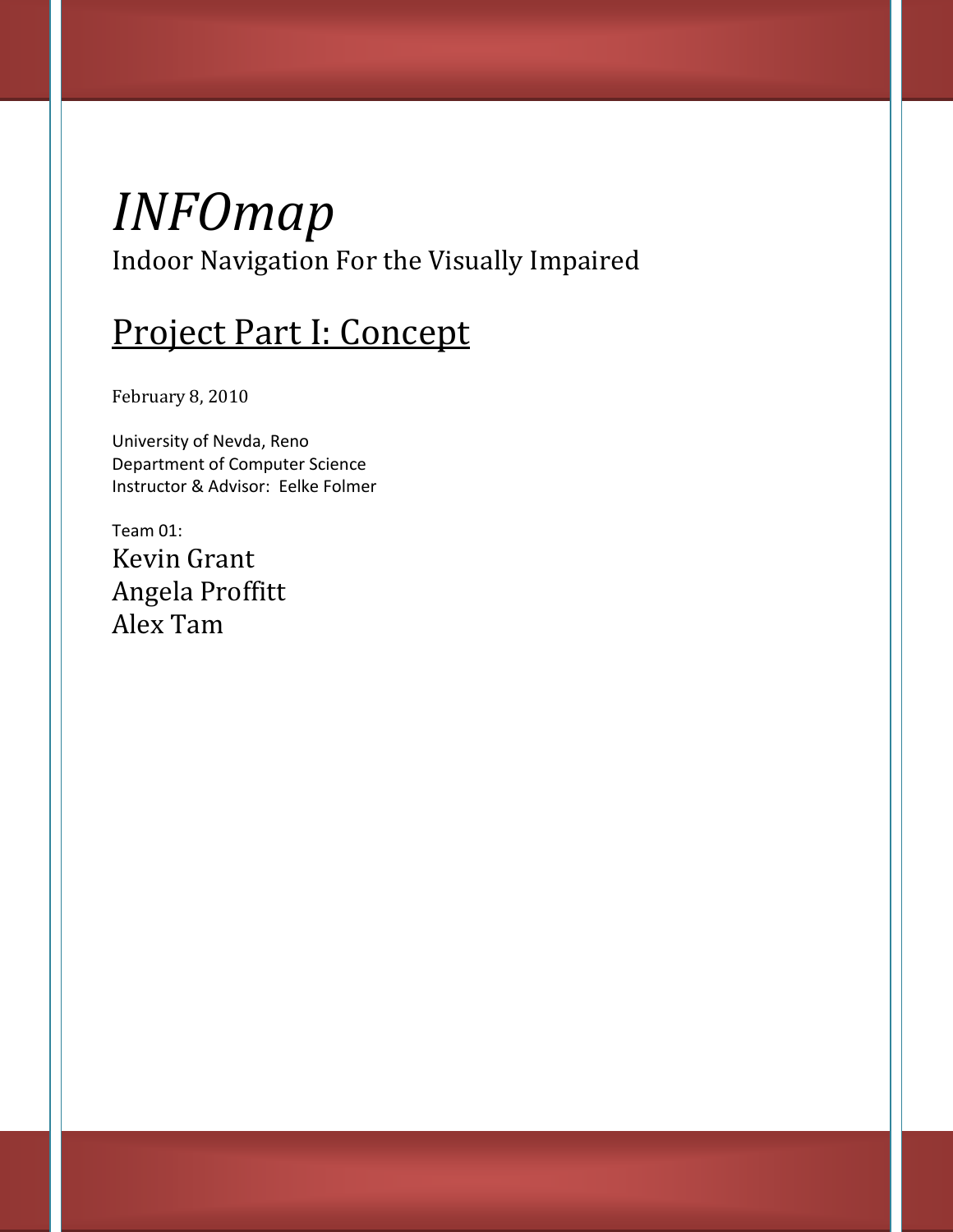# **Table of Contents**

| $2^{\circ}$  |  |
|--------------|--|
|              |  |
|              |  |
|              |  |
| $\mathbf{3}$ |  |
|              |  |
|              |  |
| 4            |  |
|              |  |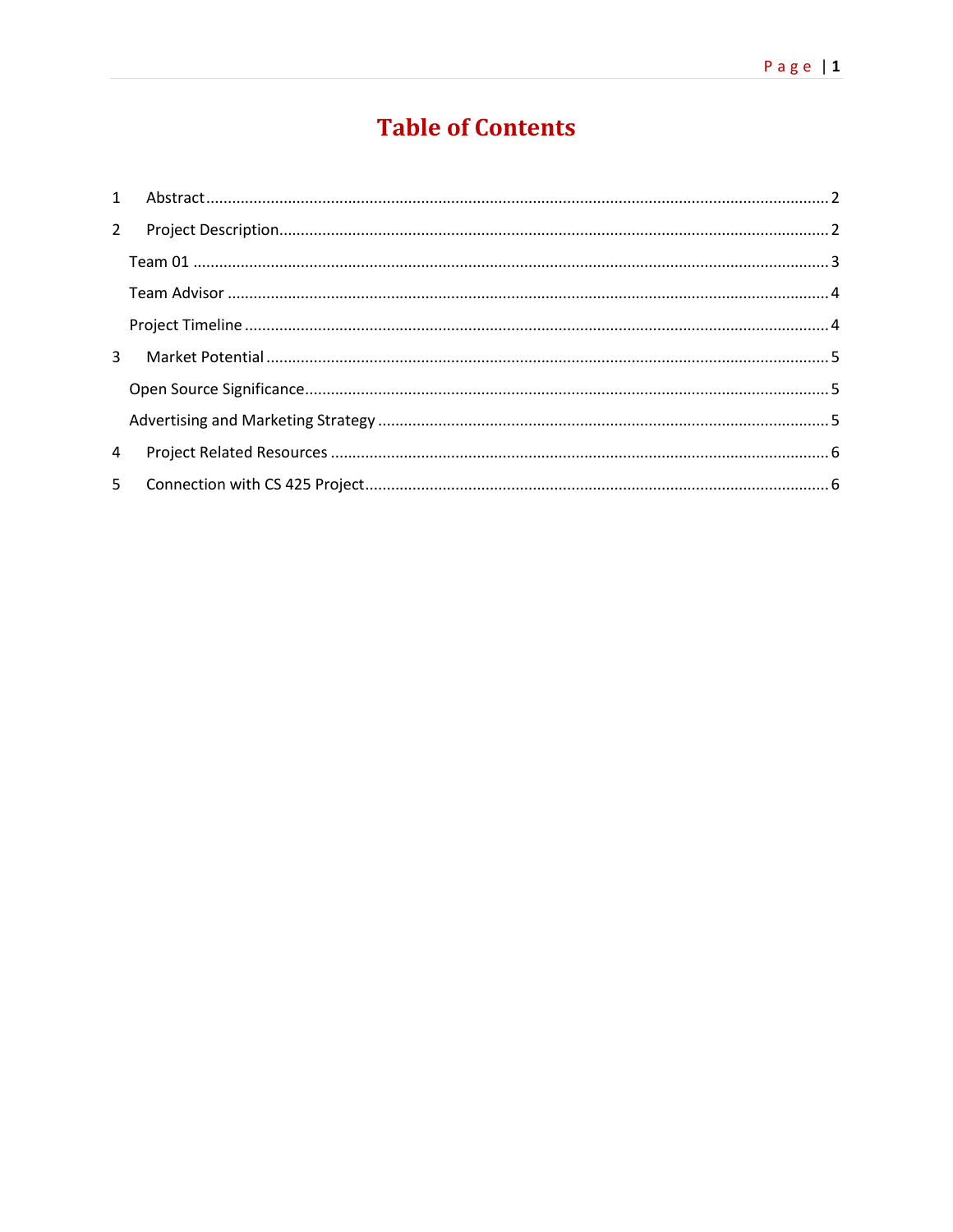### <span id="page-2-0"></span>**1 Abstract**

INFOmap is a handheld navigation software primarily focused on helping blind patrons navigate the interior of buildings. It utilizes voice command and crowdsourcing to build a database of objects within a building. A map of the building can be downloaded off the internet and the user can then enter key items such as vending machines, restrooms, and chairs through voice and photo. Since the information is collected from a variety of users, the data will be compared to other entries to confirm the object and its location to prevent false information. As more objects are entered, the more accurate and fully navigational the area will become. While INFOmap is focused on helping the blind, it can also be used for any user unfamiliar with a building.

### <span id="page-2-1"></span>**2 Project Description**

INFOmap is a handheld navigator. The project is an extension of Navitar, a cell phone navigation application Kevin Grant and Alex Tam have been developing for Dr. Eelke Folmer and IBM. The application is designed to help blind patrons and users unfamiliar with specific areas navigate and find objects and destinations. Users can map anything, such as a park or building, by running the application while walking. The user will then enter items into the INFOmap database by talking into the phone and describing what is in the area. The user can also take pictures of the objects for other patrons using INFOmap to navigate. Obviously, this feature does not benefit the blind.

The main characteristic of the project is that INFOmap uses "crowdsourcing" to collect data. Crowdsourcing is the practice of outsourcing work to a group of people, usually in the general public, that is interested in the work. Anybody running INFOmap can enter objects into the database. The entries will be compared to confirm location and name accuracy for each object. The idea is to get as many entries as possible, thus making the database more accurate and filled with objects. Once INFOmap is filled with objects such as restrooms, vending machines, and chairs, a blind user or someone unfamiliar with the area can ask the phone where a certain object is. INFOmap combined with Navitar will then navigate the user to the desired objects by giving visual and audible directions. INFOmap will be using the Android platform, which is based on Java.

Blind patrons often have a hard time finding rooms in an unfamiliar building. Using INFOmap, he/she can ask the phone where room A is, and INFOmap will give audible directions to room A making traveling for the blind much easier and less stressul. INFOmap is useful for anybody; a user no longer has to roam around the building and ask other people where the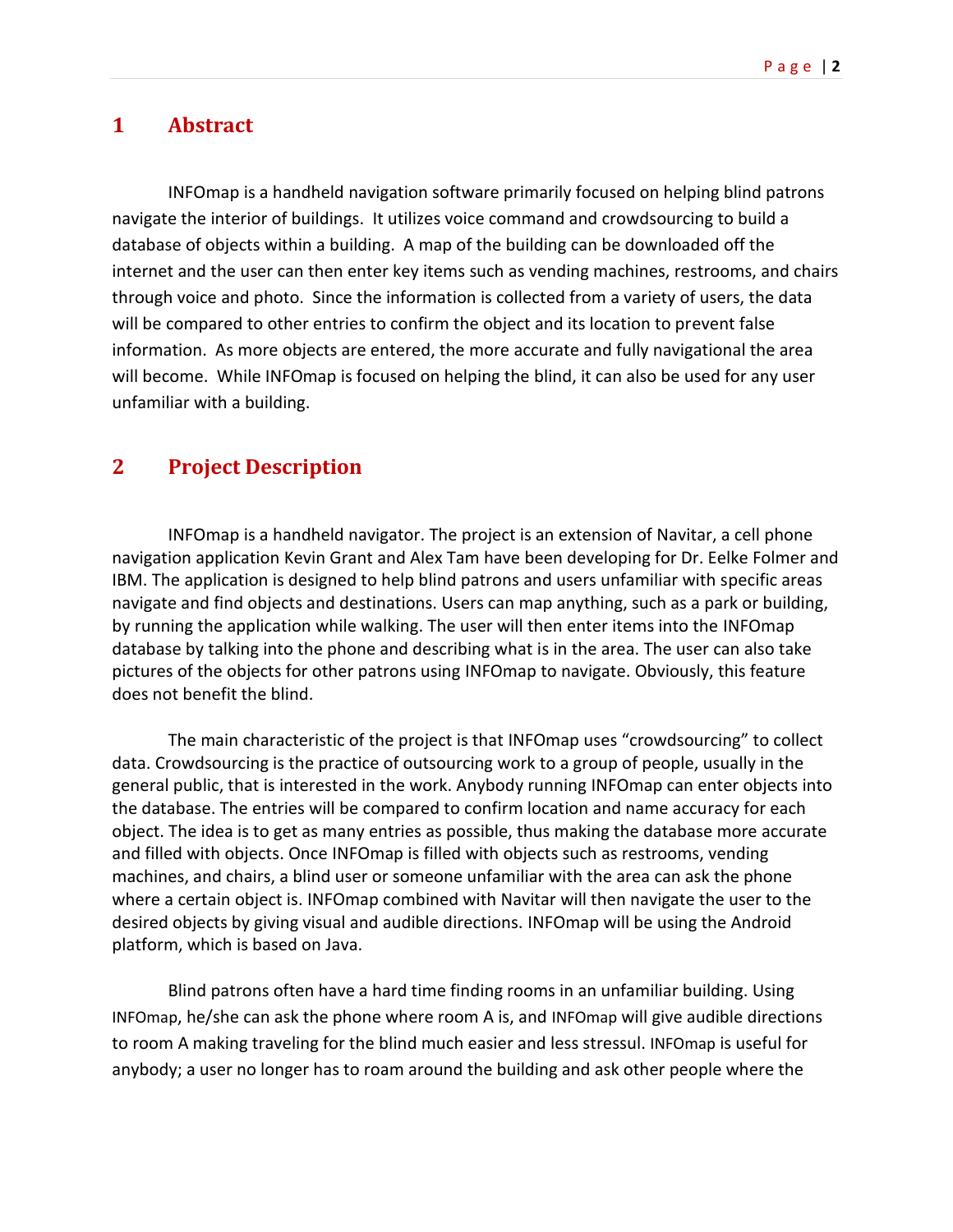nearest restroom is. Another useful application would be to navigate through a theme park. The user can ask where a certain ride is, and INFOmap will direct him/her to the ride.

One of the biggest challenges will be to control crowdsourcing. Having unreliable sources may mean unreliable data. The problem is prominent in crowdsourcing websites such as Wikipedia. Since anyone can contribute to data entry, there can be false or mistaken information entered into the database. We will have to develop a method to compare entered data to confirm accuracy. We will also have to figure out in which manner to hold data and map out the buildings. Will the coordinates be taken where the data is entered or will user enter coordinates? If the coordinates are taken where the user is standing, will the person have to be on the object? With multiple photo entries, which photo will be chosen to use for mapping? What if the photo is unrelated, how will we detect its accuracy? How can we motivate people to enter data into the database? With no entries, crowdsourcing will not work. If the user is in a loud room, how will voice detection work? Will we need to implement manual entry? With a project this big, we are bound to run into many problems.

Beyond CS 425, INFOmap can be developed to become the largest database of directions and items. All the buildings will be connected in a full scale world-wide navigation similar to Google Maps. However, INFOmap can also navigate inside buildings and objects within the building. It can also become a social network application to find friends, lovers, or reconnect with lost family members by adding even yourselves into the database, not just objects.

Professionally, this project will expose all the team members with programming on a mobile device. Many companies are interested in crowdsourcing and mobile programming; thus it will be excellent to have on a résumé. Since this project has many social uses and has the potential to grow into a full scale application, it has the potential to become a grad thesis or even start a small company.

#### <span id="page-3-0"></span>**Team 01**

**Kevin Grant** has a good understanding of proper programming practices, and a very strong background in networking and communication skills. He has previously worked on large structured projects under the advisement of Eelke Folmer and is currently continuing his research under him. In this specific project, Kevin will be an assisting Alex Tam in the specific programming that he needs, but will primarily be acting as project manager, keeping the team on track and making all of the necessary meetings and networkings necessary to finish and complete a finished product.

**Angela Proffitt** has been programming since High School at an academy in Las Vegas. She is graduating in the spring of 2010 with a Bachelors of Science in Computer Science and a minor in Mathematics and Interactive Gaming. She is most versatile in C++ with an interest in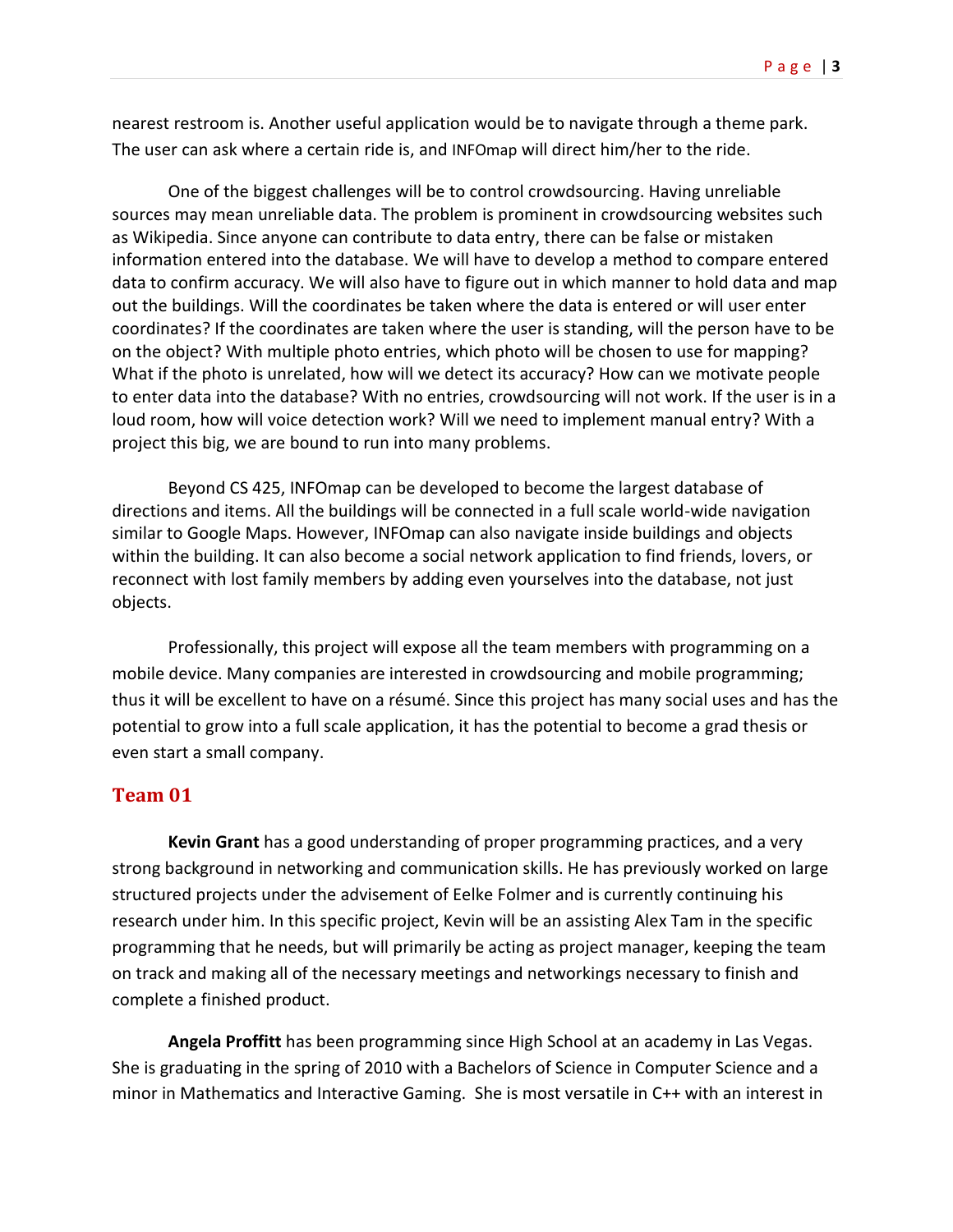human interaction and gaming. As the newest member of the project, she will be involved in designing and programming.

**Alex Tam** is currently an undergrad in Computer Science achieving a Bachelor of Science degree. He is very detail-oriented and super efficient. Has an eye for aesthetics. Experienced programming in C++, Java, JavaScript, PHP, and ASP. Interested in designing user interfaces to be more useful and intuitive. Will be involved in programming, web development, and aesthetic design.

#### <span id="page-4-0"></span>**Team Advisor**

**Eelke Folmer** is an assistant professor in the Department of Computer Science and Engineering at the University of Nevada, Reno. Received his Masters of Science in Computer Science and a Ph.D. in Software Engineering from the University of Groningen, the Netherlands. Research is motivated by the emergence of video games and software interaction for users with disabilities.

#### <span id="page-4-1"></span>**Project Timeline**

| February 08, 2010: | Project Concept due         |
|--------------------|-----------------------------|
| February 16, 2010: | Project Website due         |
| February 22, 2010: | Project Specification due   |
| March 02, 2010:    | <b>Presentation 1</b>       |
| March 08, 2010:    | Project Design due          |
| March 22, 2010:    | Project Poster due          |
| April 08, 2010:    | Project Demo                |
| April 15, 2010:    | <b>Presentation 2</b>       |
| April 29, 2010:    | Final Presentation and Demo |
| April 30, 2010:    | <b>Public Presentation</b>  |
| May 05, 2010:      | Deliverables due            |
|                    |                             |

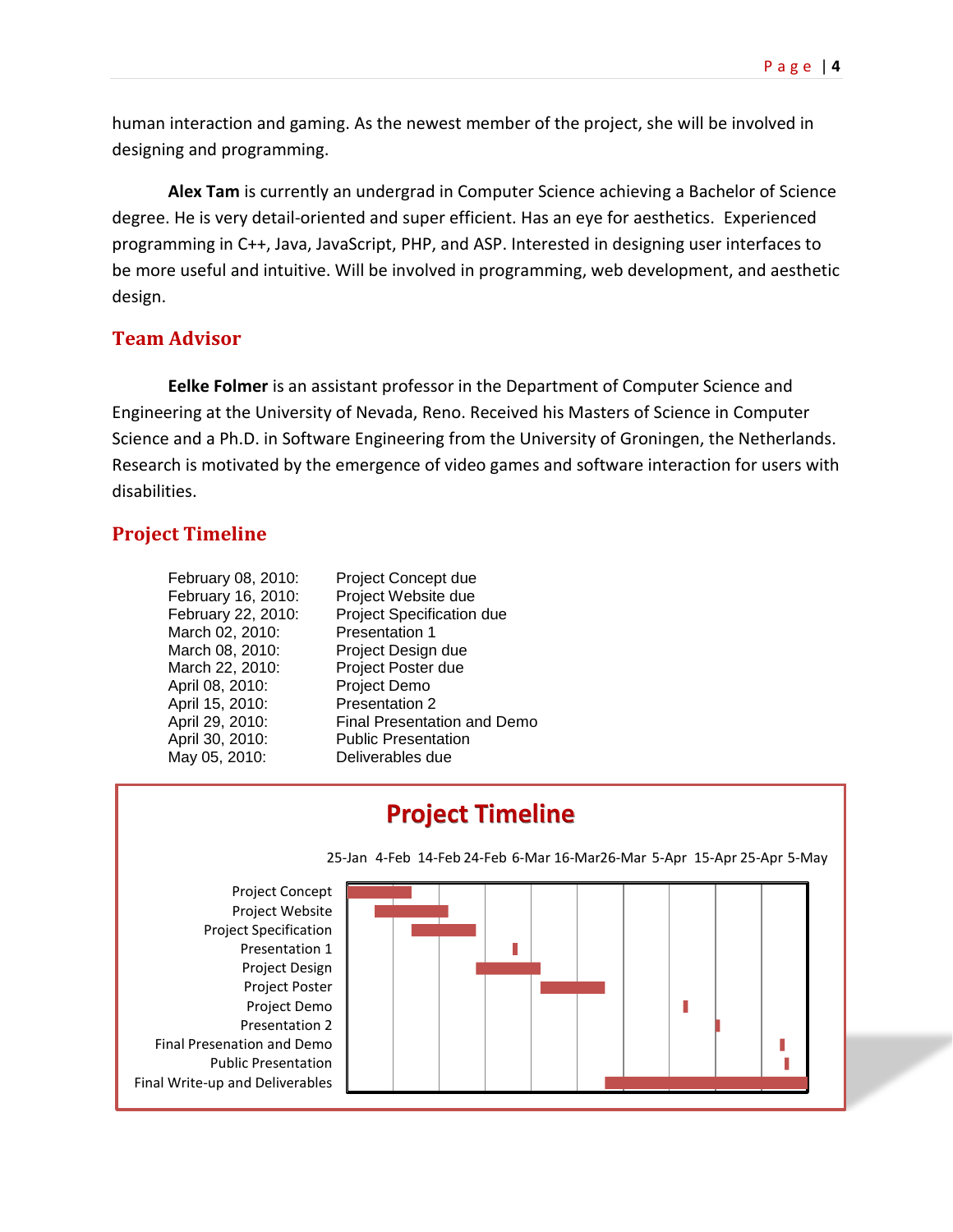# <span id="page-5-0"></span>**3 Market Potential**

INFOmap has the potential to have many uses. Whenever anyone is in an unfamiliar environment, INFOmap can help the user find a path to any destination. The beauty of the software is its use of crowdsourcing. Many GPS navigation companies have been relying on crowdsourcing to get the latest traffic reports, trendy stores, and popular events. In regards to Google's new project on crowdsourcing for Google Maps, Doug Caverly explains, "Who knows your town better: you or Google?"[1] By having users who use the building everyday enter data for INFOmap, it makes for a more accurate and useful navigation application.

While INFOmap started as a project aimed toward guiding blind patrons through a building, it can be used for anybody unfamiliar with the area. For example, INFOmap can map out the buildings at the University of Nevada, Reno so that incoming students unfamiliar with the campus can find their classes with ease. Another application would be to navigate an airport. The large airports such as Los Angeles International Airport are very confusing for many people who have never been there before. Using INFOmap, the user can ask where the nearest bathroom or where the gate for his/her departing plane is.

While INFOmap may be only practical for the average person, a blind patron can find this kind of navigator for inside a building extremely useful. The American Foundation for the Blind has been looking for a solution to find specific rooms [3]. While a guide dog can help a blind patron through a building, the dog does not know how to take the person to a specific room. The patron can ask INFOmap where the specific room is, and it will announce audible directions to where he/she wants to go to.

#### <span id="page-5-1"></span>**Open Source Significance**

INFOmap will be free and available to the public to encourage more people to utilize the crowdsourcing data entry. Businesses can be navigated using INFOmap to help its customers navigate through the buildings. For example, casinos, theme parks, malls, etc would find this application useful. However, the source code will not be available for the public to modify.

There are already hundreds of different types of GPS navigation and crowdsourced maps made for the streets (or big area such as the entire city), there aren't many navigators for a small area with important areas such as bathrooms and rooms. INFOmap is innovative because it navigates small areas and maps out the area in detail. It will be using a crowdsourcing technique to collect data rather than relying on a team to collect data.

#### <span id="page-5-2"></span>**Advertising and Marketing Strategy**